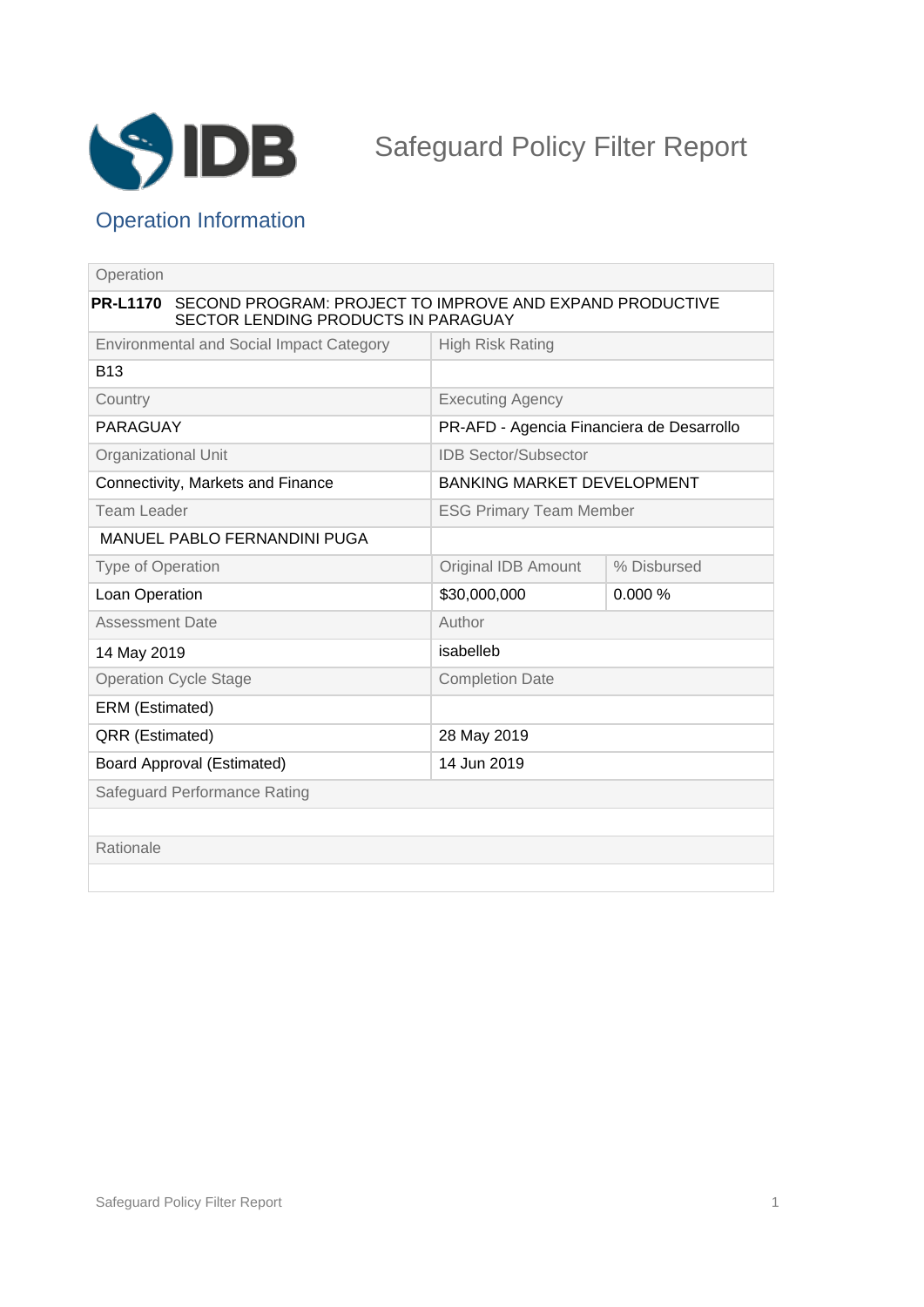

# Safeguard Policy Filter Report

## Potential Safeguard Policy Items

[No potential issues identified]

## Safeguard Policy Items Identified

#### B.1 Bank Policies (Access to Information Policy-OP-102)

The Bank will make the relevant project documents available to the public.

#### B.2 Country Laws and Regulations

The operation is expected to be in compliance with laws and regulations of the country regarding specific women's rights, the environment, gender and indigenous peoples (including national obligations established under ratified multilateral environmental agreements).

#### B.3 Screening and Classification

The operation (including **[associated facilities](javascript:ShowTerm()**) is screened and classified according to its potential environmental impacts.

#### B.7 Supervision and Compliance

The Bank is expected to monitor the executing agency/borrower's compliance with all safeguard requirements stipulated in the loan agreement and project operating or credit regulations.

#### B.10. Hazardous Materials

The operation has the potential to impact the environment and occupational health and safety due to the production, procurement, use, and/or disposal of hazardous material, including organic and inorganic toxic substances, pesticides and persistent organic pollutants (POPs).

#### B.11. Pollution Prevention and Abatement

The operation has the potential to pollute the environment (e.g. air, soil, water, greenhouse gases).

#### B.13. Noninvestment Lending and Flexible Lending Instruments

Ex-ante impact classification may not be feasible for this type of operation. This includes: policy-based loans, Financial Intermediaries (FIs) or loans that are based on performance criteria, sector-based approaches, and conditional credit lines for investment operations.

### Recommended Actions

Operation has triggered 1 or more Policy Directives; please refer to appropriate Directive(s). Complete Project Classification Tool. Submit Safeguard Policy Filter Report, PP (or equivalent) and Safeguard Screening Form to ESR.

### Additional Comments